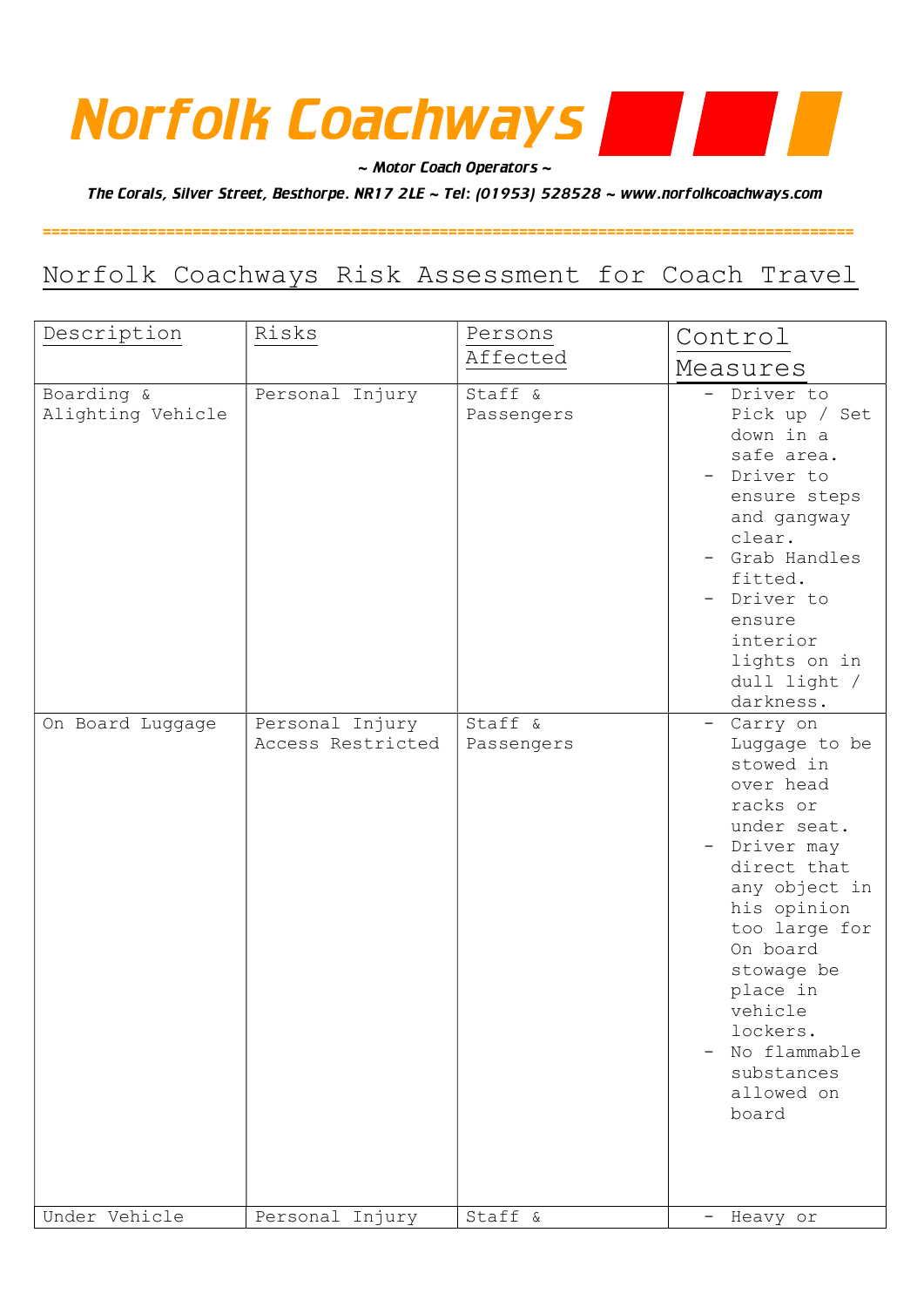## Norfolk Coachways

 $\sim$  Motor Coach Operators  $\sim$ 

The Corals, Silver Street, Besthorpe. NR17 2LE ~ Tel: (01953) 528528 ~ www.norfolkcoachways.com

| Stowage                |                             | Passengers            | bulky objects<br>must be<br>pointed out<br>to driver<br>- Driver may<br>refuse to<br>load items<br>too heavy to<br>lift<br>No flammable<br>substances<br>allowed<br>- Driver to be<br>aware of<br>hazards,<br>locker/boot<br>doors &<br>luggage that<br>has moved in<br>transit. |
|------------------------|-----------------------------|-----------------------|----------------------------------------------------------------------------------------------------------------------------------------------------------------------------------------------------------------------------------------------------------------------------------|
| Vehicle<br>environment | Personal Injury<br>Sickness | Staff &<br>Passengers | - Careful<br>planning of<br>routes<br>including<br>Comfort stops<br>- Experienced<br>Drivers                                                                                                                                                                                     |
| Vehicle Fires          | Personal Injury             | Staff &<br>Passengers | - High<br>standards of<br>maintenance<br>No smoking<br>policy<br>- Fire<br>extinguisher<br>on board<br>Exits and<br>walkways to<br>be kept clear                                                                                                                                 |
| Vehicle Breakdown      | Personal Injury             | Staff &<br>Passengers | Full 24 hr<br>fleet support<br>Experienced<br>drivers with<br>appropriate<br>licences<br>Vehicles<br>regularly<br>serviced to a<br>High Standard                                                                                                                                 |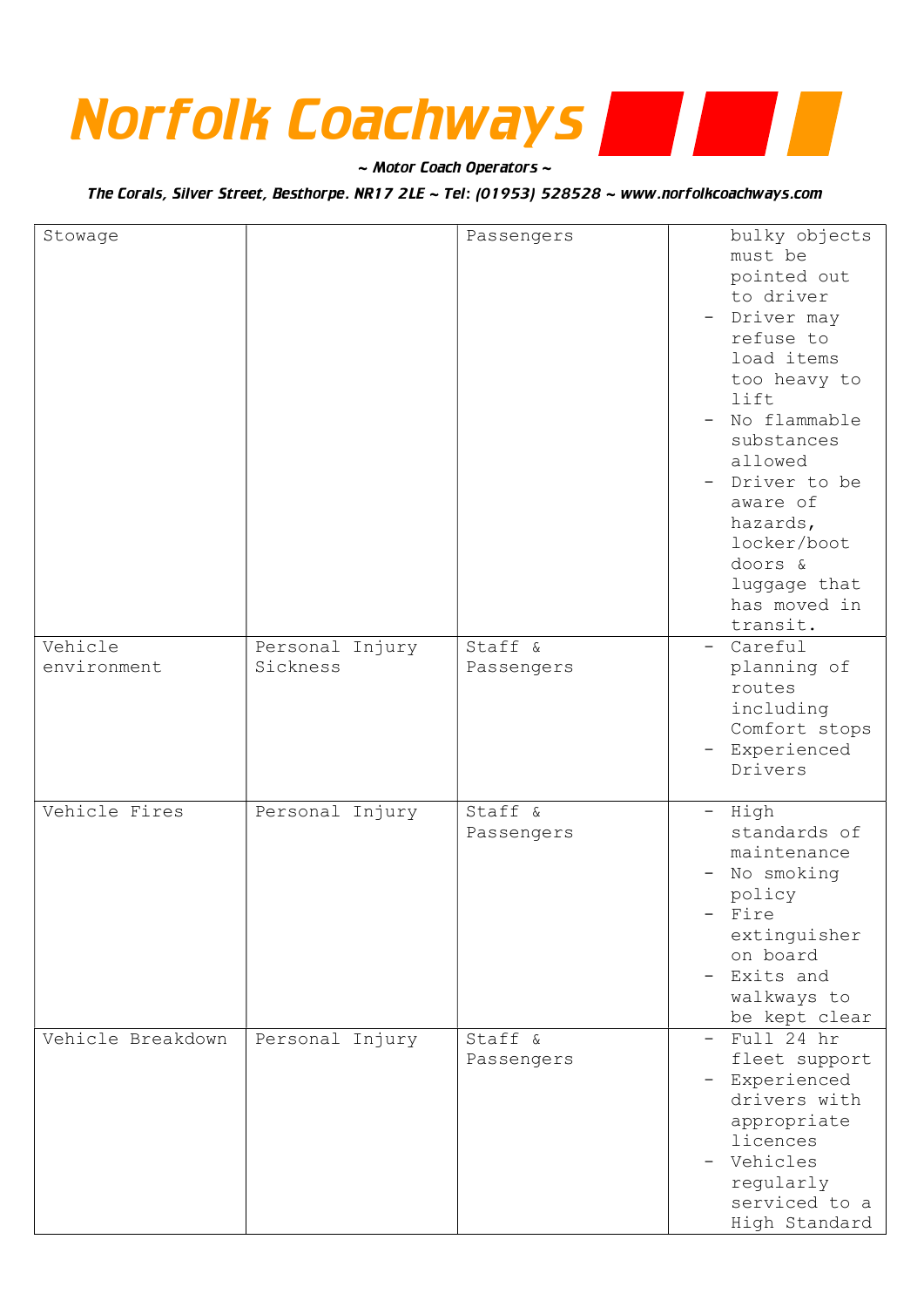# Norfolk Coachways

 $\sim$  Motor Coach Operators  $\sim$ 

The Corals, Silver Street, Besthorpe. NR17 2LE ~ Tel: (01953) 528528 ~ www.norfolkcoachways.com

|                        |                                                                                          |                       | Driver Daily<br>walk round<br>checks and<br>vehicle<br>defect<br>reporting<br>procedure in<br>place                                                                               |
|------------------------|------------------------------------------------------------------------------------------|-----------------------|-----------------------------------------------------------------------------------------------------------------------------------------------------------------------------------|
| Passenger<br>Behaviour | -Personal Injury<br>-Distraction of<br>the driver<br>-Distraction of<br>other road users | Staff &<br>Passengers | - Teachers &<br>Party Leaders<br>responsible<br>for Behaviour<br>- Passengers to<br>remain seated<br>during the<br>journey<br>- Seatbelts to<br>be worn<br>No Alcohol on<br>board |

| Driver | Personal Injury | Passengers | All drivers        |
|--------|-----------------|------------|--------------------|
|        |                 |            | DBS checked        |
|        |                 |            | All drivers        |
|        |                 |            | CPC trained        |
|        |                 |            | and card up        |
|        |                 |            | to date.           |
|        |                 |            | Drivers made       |
|        |                 |            | aware of           |
|        |                 |            | company best       |
|        |                 |            | practice           |
|        |                 |            | Drivers given<br>- |
|        |                 |            | clear written      |
|        |                 |            | instructions       |
|        |                 |            | for each trip      |
|        |                 |            | undertaken         |
|        |                 |            | Drivers hours      |
|        |                 |            | monitored          |
|        |                 |            | Company            |
|        |                 |            | procedure in       |
|        |                 |            | place in case      |
|        |                 |            | of sickness        |
|        |                 |            | Management         |
|        |                 |            | monitoring of      |
|        |                 |            | well being         |

This document in not intended to replace any risk assessment done by a group or school. It is provided for information reference